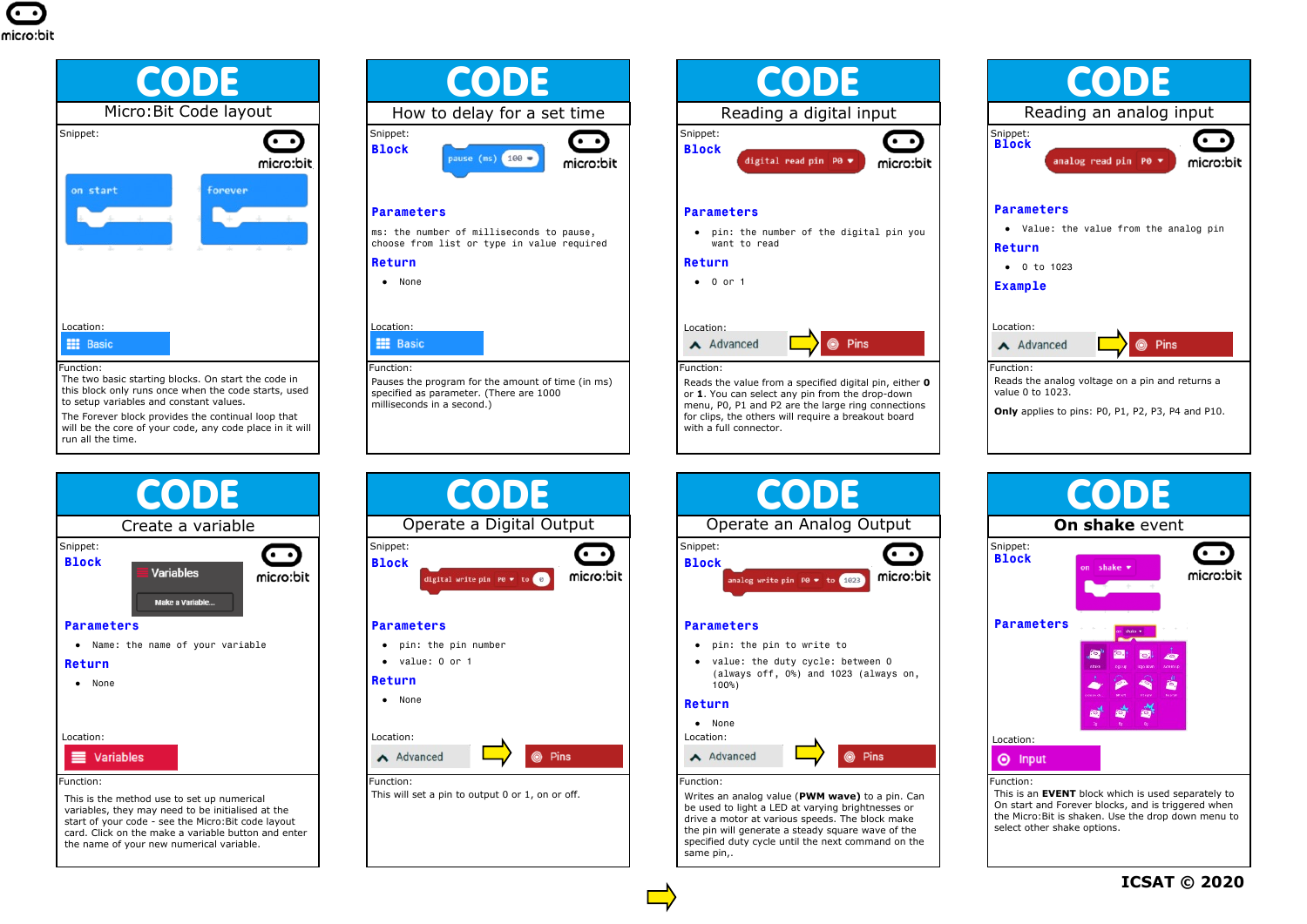

**CODE Display** an LED pattern Snippet: െ **Block** micro:bit **Parameters** ● Click the blocks to turn on/off individual LEDs **Example** Location: **HI** Basic

This will display a pattern on the LEDs as set in the

Function:

LED matrix.



**CODE Show** a string Snippet: െ **Block** show string Hello! micro:bit **Parameters** ● String: the text you wish to display **Example** show string ("Hello World! Location: **III** Basic Function: This block displays a string (a piece of text), it can contain up to 255 characters.



use a value 0 to 7 to select each one.

● N, NE, E, SE, S, SW, W, NW - 0 to 7







are accessed with an index number (pointer). A pointer is a variable used to select which value you require from the array. Arrays are **zero indexed**, that is, the first element of the array is at index 0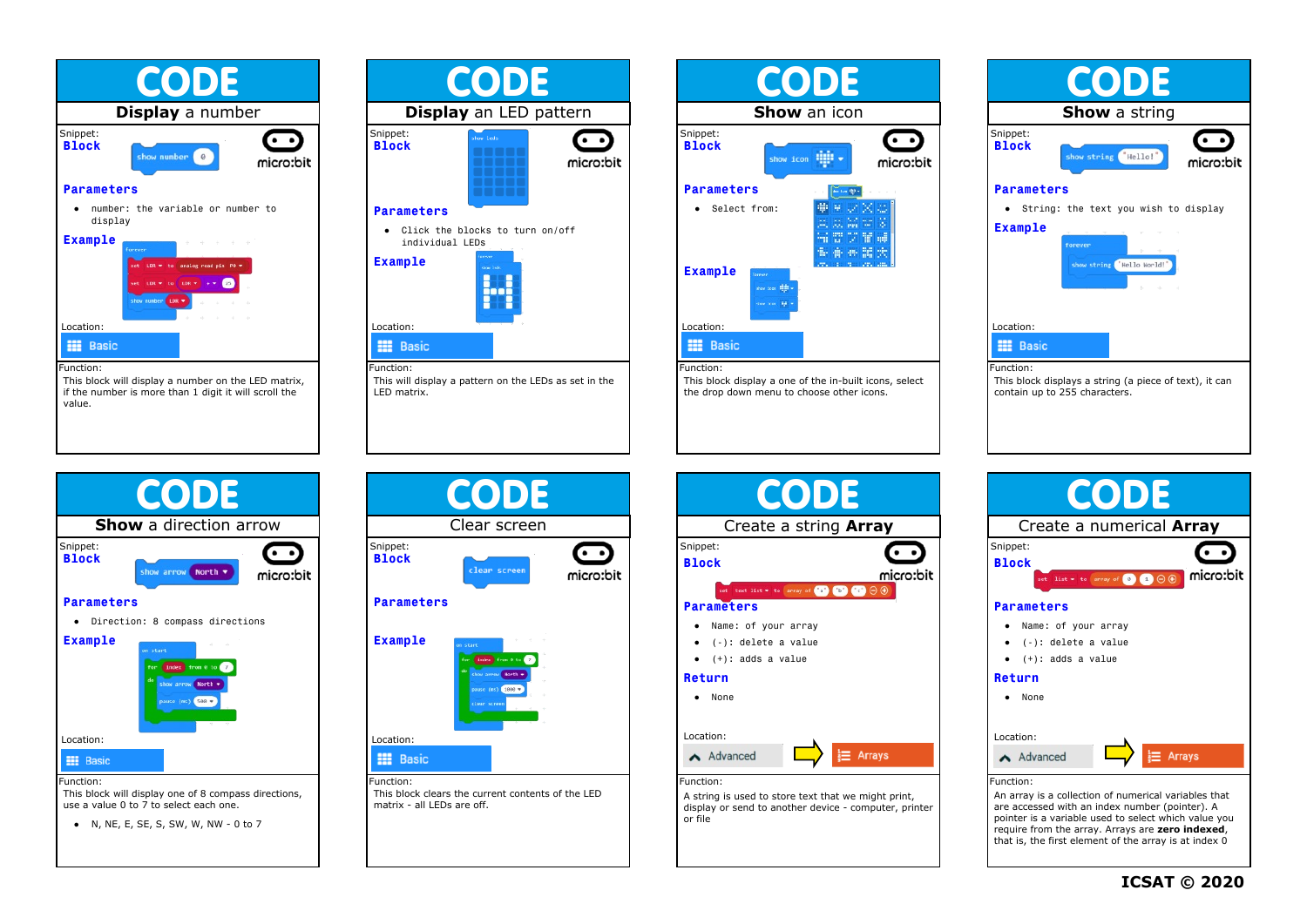

**while** loops will loop continuously, and infinitely, until the expression becomes false. Something must change the tested variable, or the while loop will never exit. This could be in your code, such as an incremented variable, or an external condition, such as testing a sensor.



**if/else** allows greater control over the flow of code than the basic **if** statement, by allowing multiple tests to be grouped together. For example, an analog input could be tested and one action taken if the input was less than 500, and another action taken if the input was 500 or greater.



The **for** statement is used to repeat a block of statements inside the loop. Each time through the loop, the index is increased by 1 until the maximum value is reached, then loop then ends. The number of times the loop is done is 1 more than the max value, since the loop starts at 0.



On start and Forever blocks, and is triggered when the Micro:Bit is button(s) is pressed. Use the drop down menu to select other on button options.



The **repeat** loop simply repeats the code within the loop the specified number of times.

Snippet:

**Parameters**

value **Example**

highest value

Function:

Location:

**■ Math** 

range.

servo motor.



whether a certain condition has been reached, such as an input being above a certain number. if the comparison is true, the statements inside the brackets are run. If not, the program skips over the code.

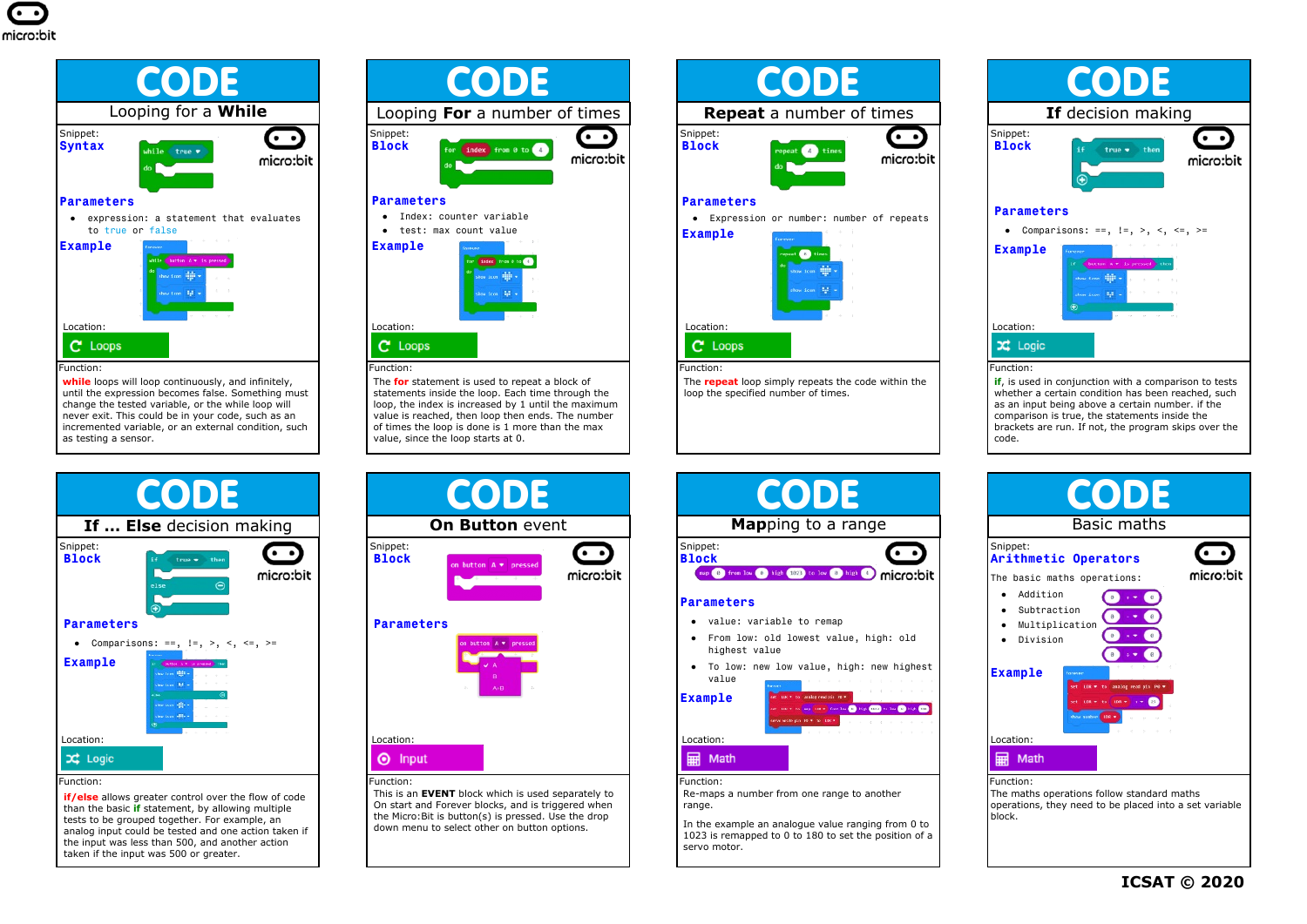



## Function:

This is an **EVENT** block which is used separately to On start and Forever blocks, and is triggered when a Micro:Bit is pressed. Use the drop down menu to select other pin options.



#### Function:

This block plays a set of 8 notes at a set tempo. The notes can be selected by clicking on the melody box and the tempo can be edited by entering a value into the tempo box. Each note (column) can have 1 of 8 values (row), low note at the bottom and high note at the top.



This block generates an audio tone of set frequency on pin P0. The frequency can be changed by clicking into the note box and pick a new note from the keyboard. The tone plays continuously, use this block to stop all sounds  $\frac{1}{2}$  all sound



This block plays a sound effect from a small set of game related sounds. Use the drop down menu to select the effect and the one on the repeat option to select playing options.



This block produces a random number from the min value to the max value



This block plays a musical note for a set length of time. Click in the note box to select a note form the keyboard and a note length form the beat drop down monu